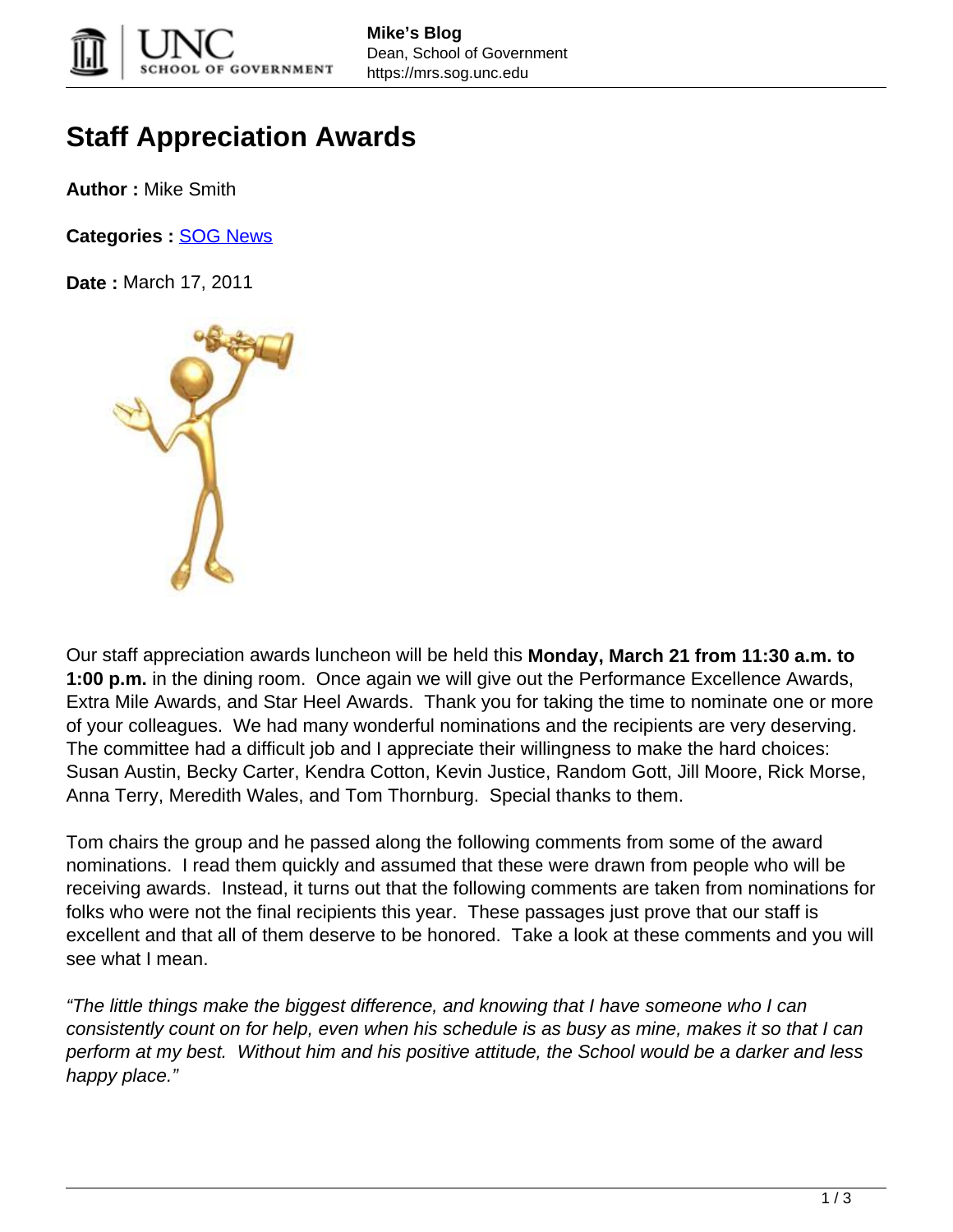

"goes out of his way to help everyone in the building and has shown time and time again that he is willing to go the extra mile for the School."

"does his work without complaint and is always there to lend a helping hand."

"And it's not just that she does this work, she does it with a positive attitude and good cheer. Even when stress levels are high, she's willing to do more than her share."

"Her performance is stellar. Her work ethic is incredible. Her instincts are excellent and her attitude is wonderful"

"She is such a reliable resource within our office with a reputation for accurate answers to tons of inquiries on a regular basis."

"Most people this smart are not this nice, and most people this nice are not this smart."

"Daily he comes to work looking forward to the challenge and has a positive and "can do" attitude towards anyone he comes into contact with."

"each meeting he runs is efficient, adds value to the task at hand, and people are inspired to actually get things done afterward."

"she's successful in her position because she understands how to work well and closely with many different personalities"